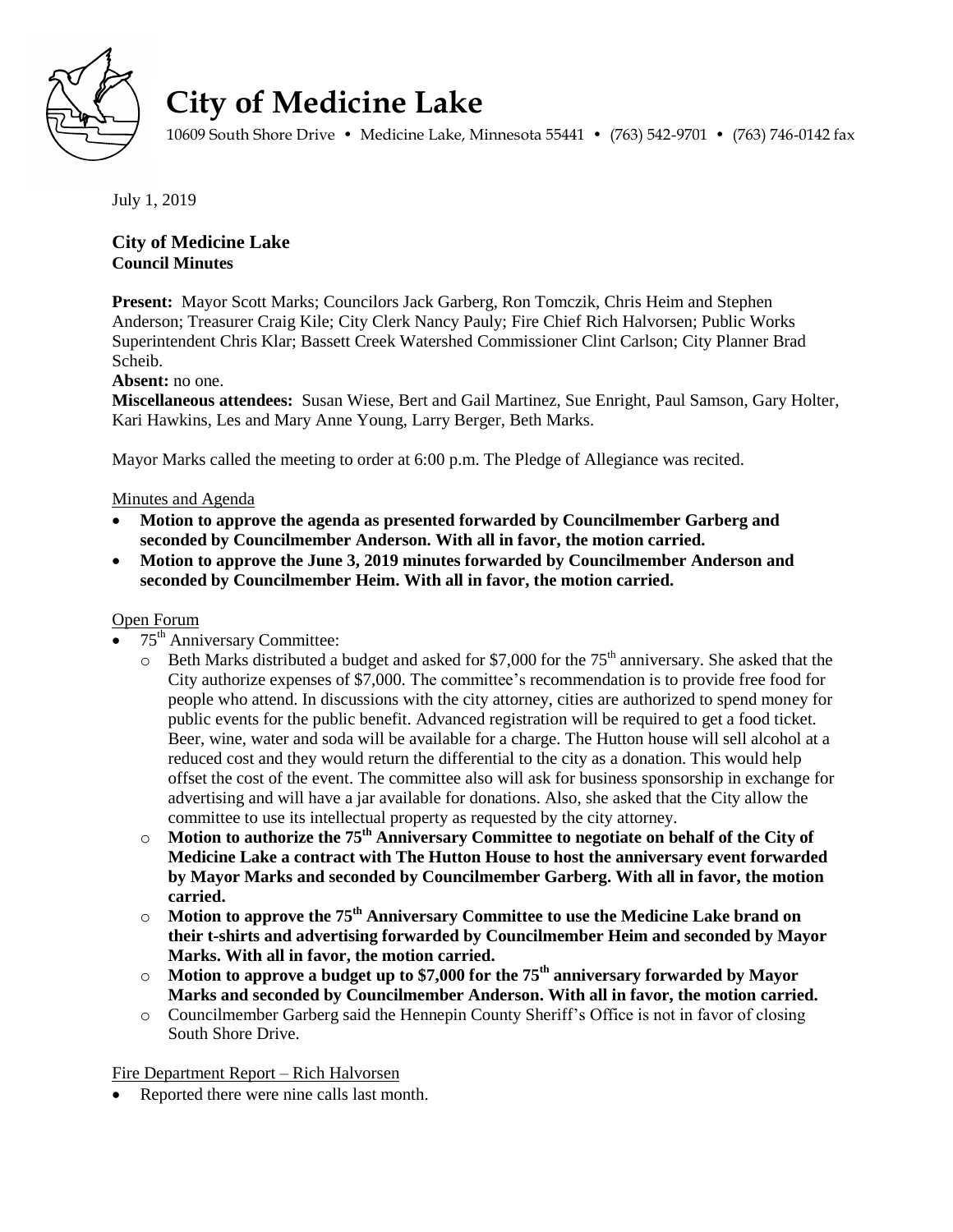# Bassett Creek Watershed Management Commission Report – Clint Carlson

- Reported the BCWMC assessment will increase from \$3,846 this year to \$4,000 next year. Most of the increase is to accommodate the 10 year plan.
- Reported they met with SEH regarding the Jevne Park project RFP. It will be sent to several firms. Brad Scheib said it's important to understand the implications of the project because it will have to be maintained. He said it would be advisable for the city to have our own engineer provide a review and critical assessment of the final design. The city would incur costs for this. The city does not need to accept the feasibility study but it would be good if we said we were onboard with the study and there are questions about some of the maintenance costs. The city needs to enter into an agreement with BCWMC and there is some language that needs to be worked through and needs to be completed by the end of July. A BCWMC public hearing would occur in September and then the agreement would be approved at the September BCWMC meeting. The city then needs to sign the agreement and execute contracts. The plan lists maintenance costs of \$3,000 per year, primarily to maintain wetland buffers. It needs to be determined whether this number is accurate or if it should be higher. Councilmember Heim said he thinks there is generally support for the project but the unanswered question is the maintenance cost. Councilmember Tomczik asked about damage to the road that may occur during the project. Mr. Scheib said the road issue will be handled through the contract and there will be a stipulation that if the contractor damages the road then they need to fix it. Susan Wiese said in its 50-year history, the BCWMC has studied, designed and constructed 33 water quality and flood control CIP projects. Thirteen of these projects dealt with stormwater retention ponds. She also said there are three institutes that could help maintain the ponds if we are unable to get volunteers. They are the Fresh Water Institute, Conservation Corps, and Green Corps. Mr. Scheib said the next step is to issue the RFP and to make sure we understand the maintenance cost. The contract will be brought before City Council in August.

## Planning Commission Report – Jon Pettengill (Presented by Brad Scheib)

- **Motion to approve Ordinance No. 122 an ordinance limiting the time allowed to complete exterior work after the issuance of a building permit and Resolution 19-09 authorizing publication of Ordinance 122 by title and summary forwarded by Councilmember Heim and seconded by Councilmember Anderson. With all in favor, the motion carried.**
- Zoning code changes were discussed. Public hearings have been held and Planning Commission recommends approval. One of the changes is front yard setbacks. Line of sight will now also apply to street side and will be the greater of 50 feet or the line of sight line. It will create some additional variances, but not many. Councilmember Heim asked to see a list of houses impacted by this change in order to understand the magnitude of the issue. Tabled the zoning ordinance and driveway ordinance.
- **Motion to adopt the construction management plan process as a policy of the City of Medicine Lake forwarded by Mayor Marks and seconded by Councilmember Heim. With all in favor, the motion carried.**
- **Motion to approve Ordinance No. 123 an ordinance adopting a schedule for the collection of land use related fees for 2019 and Resolution 19-10 authorizing publication of Ordinance 123 by title and summary forwarded by Councilmember Garberg and seconded by Councilmember Anderson. With all in favor, the motion carried.**
- Reported the Planning Commission recommended denial of a variance request for a fence to be closer to the high water line and vary in height because it didn't meet the practical difficulties test. Subsequent to that the requestor withdrew the request.
- Reported there will be two more ordinances that are a response to the local water management plan that was approved. We need to update our shore land ordinance and address wetland buffers.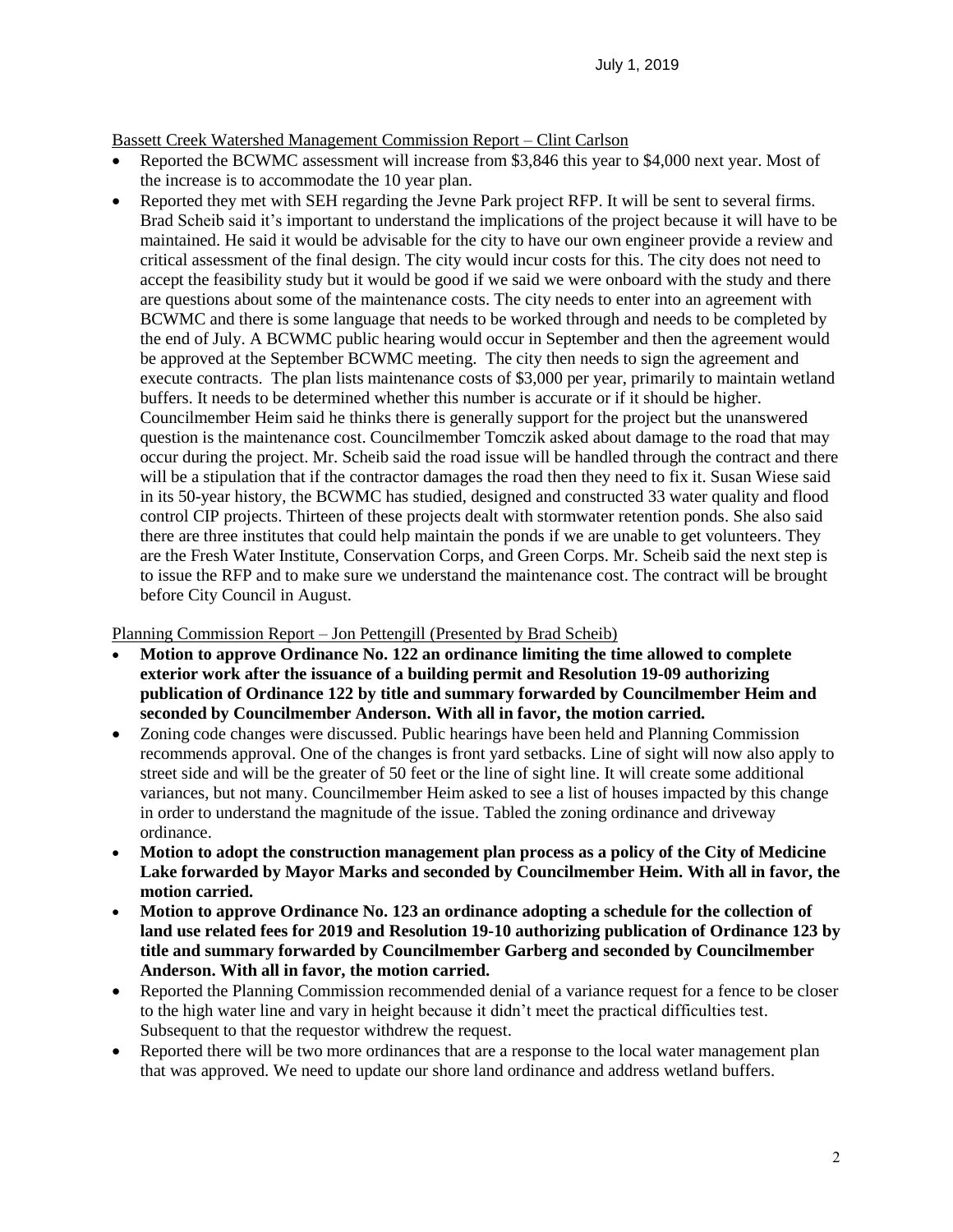• Reported the comp plan was approved by Met Council and will need to be formally adopted by City Council in August.

Public Works Superintendent Report – Chris Klar

- Reported he will perform maintenance on the tennis court.
- Reported several culverts need to be replaced. He'll replace several every year.

# Treasurer's Report – Craig Kile

- Receipts in reporting period: \$1,439
- Receipts year to date: \$15,368
- Disbursements in reporting period: \$27,594
- Disbursements year to date: \$215,839
- **Motion to approve the summary spending, receipts and cash balances through June 30, 2019 forwarded by Councilmember Heim and seconded by Councilmember Anderson. Mayor Marks; Councilmembers Tomczik, Heim and Anderson in favor. Councilmember Garberg absent. The motion carried.**

## Officer Reports:

Councilmember Garberg

- Reported the geese should be rounded up soon.
- Inquired about the status of the new city web site. Nancy Pauly reported that the web master is working on installing a search engine.

## Councilmember Tomczik

 Reported he contacted the DNR and other organizations about wake boats damaging shoreline. The DNR told him it's a huge issue in the state and across the country and it's unsustainable. The technology is ahead of the law and it's in the discussion stage.

## Councilmember Heim

 Reported he looked into no wake buoys that can be deployed when the no wake ordinance is invoked. He would like to purchase four of them for a total of \$1,200. No decision was made.

## Councilmember Anderson

• Reported nothing to report.

## Mayor Marks

- Reported the hard cover needs to be brought into compliance with State code.
- Reported the real estate agent interested in 6 Colonial Avenue asked what a reasonable offer would be for the property. Councilmember Garberg recommended getting a second appraisal. Larry Berger said he is interested in the property. Councilmember Heim said the City needs to decide if the property is officially for sale. Councilmember Heim suggested engaging the Planning Commission.
- Reported City Attorney Wynn Curtis investigated the dog issue and talked with the Sheriff. Mr. Curtis has the Sheriff's report and has started the process of having a citation issued regarding the dog. City Council could review the matter and if they chose to could declare a dangerous dog. It's a little unclear where it goes from there based on State law and our ordinances. Once a determination is made, the dog owner has a right to appear before council. If it's declared a dangerous dog then there is another step of enforcement and determining whether we want the dog removed. It will be on the City Council August agenda.